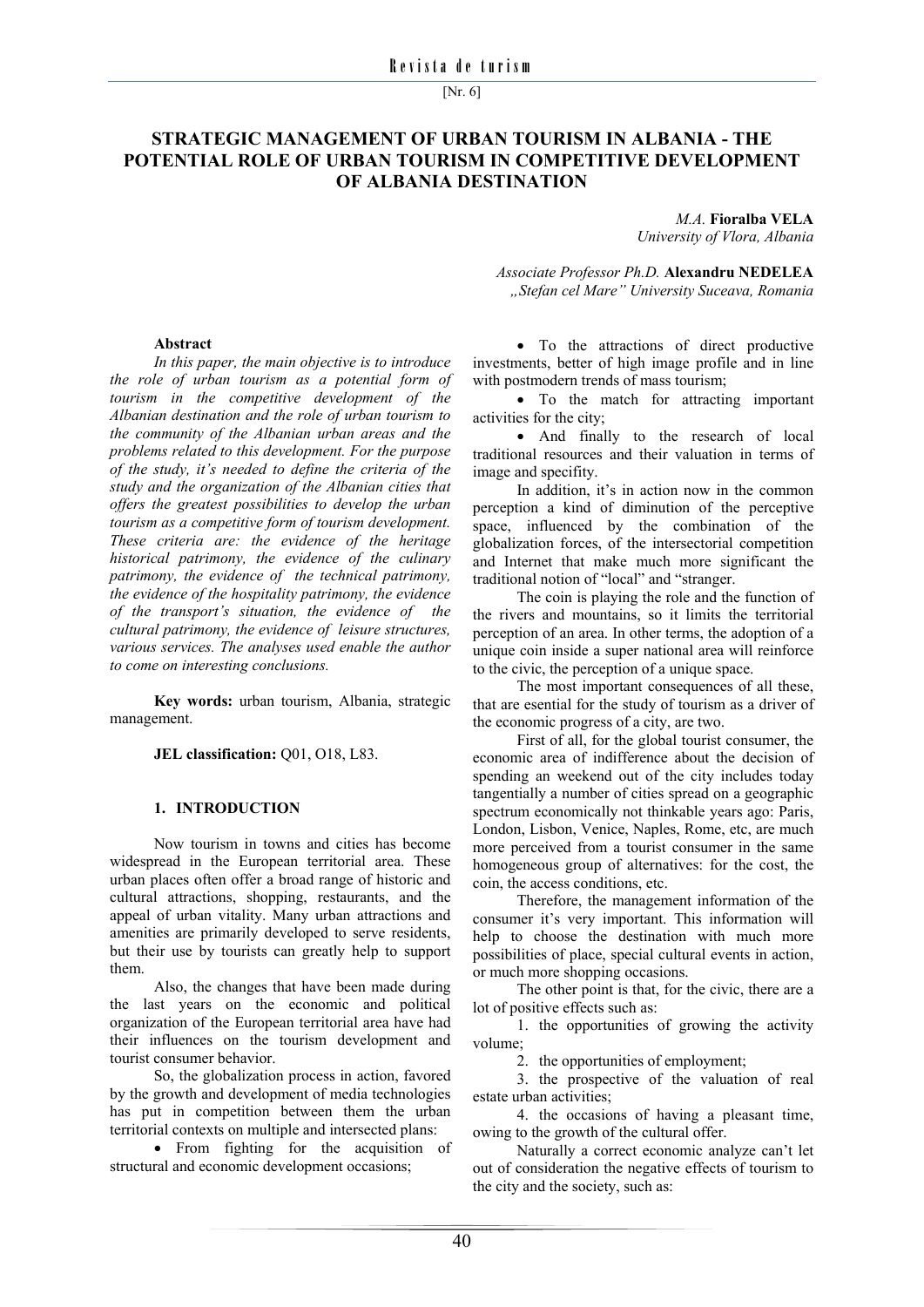1. the growth of public structure's use with a consequent diminution of the service quality;

2. saturation of the civic urban network;

3. a higher price level of public services, specially in those areas with a greater tourist vocation;

4. various disturbs owing to temporary interruptions of the viability in certain areas;

5. a lower medium quality of commercial assortments in the shops of tourist areas.

Therefore, urban tourism must be carefully planned. Determination must be made of the location of hotels and other tourist facilities, location, and development of attraction features, the additional infrastructure required for them, and perhaps institutional improvements. It is common practice to develop or redevelop certain urban areas – such as historic districts and waterfront sites – which are oriented particularly to tourism and resident's leisure use.

All this discussion is available for the Albanian territory that is now developing different forms of tourism. One of the most important is the urban tourism considering the potentiality of the necessary resources for this development and the trends in the European tourism.

So, approximately 80% of Europe's population lives in towns and cities, making Europe the most built-up continent and the urban question one of the major issues for future years.

Urban conurbations mirror the problems that face the European society as a whole: traffic gridlock, pollution, lawlessness, and unemployment. They are not just the main places in which wealth and the focus of cultural and social development are created, however, but places where people work, shop and enjoy leisure pursuits.

Renewed interest in urban tourism since the beginning of the 1980s has brought about a sharp upturn in this kind of tourism. Various interlinked factors have undoubtedly played a part in the need to breathe life back into and rehabilitate the historic centers of towns and cities, wide ranging and more diversified cultural pursuits, consumers' interest in the heritage and urban development and their search for things to do and for spending opportunities.

The fact that people are taking more, but shorter holidays, the advent of the single market and the general increase in mobility have also helped to build up urban tourism in Europe.

Naturally for developing this form of tourism in the Albanian territory there must be the necessary potentialities for this development.

So, it's necessary to define the criteria of the study and the organization of the Albanian cities that offer the greatest possibilities to develop the urban tourism as a competitive form of tourism development. These criteria are:

• The evidence of the heritage historical patrimony;

• The evidence of the culinary patrimony;

- The evidence of the technical patrimony;
- The evidence of the hospitality patrimony;
- The evidence of the transport's situation:
- The evidence of the cultural patrimony;
- The evidence of leisure structures;
- Various services.

Based on these criteria the Albanian cities that offer the greatest potentialities for developing urban tourism are: Tirana, Vlora, Berati, Kruja, Saranda, Durresi, Korca, Saranda and Gjirokastra.

They include small towns and large cities, towns with a tradition of tourism and towns where tourism is a more recent development, as well as towns active in various urban tourism markets (cultural cities, leisure centers, business centers).

## **2. PROBLEMS RELATED TO THE URBAN TOURISM DEVELOPMENT IN ALBANIA**

Considering that any form of tourism can produce negative effects is very important to build up a quality urban tourism.

Quality tourism can contribute to the sustainable development of urban areas by improving business competitiveness, meeting social needs and preserving the cultural and the natural environment.

In addition, tourism must be seen as a cornerstone of a policy of urban development that combines competitive supply able to meet visitors' expectations with a positive contribution to the development of towns and cities and the well-being of their residents.

Integrated quality management offers an opportunity to act on both these fronts: the economic development, on the one hand, and urban development, on the other. It accomplishes this by offering visitors a unique and original experience and by trying as far as possible to satisfy residents' nightfall aspirations for harmonious economic and social development which shows concern for the environment.

Generally speaking, integrated quality management is a repetitive and participatory process.

In tourism, particularly in towns and cities, this process involves management policy, i.e. a policy that concerns everyone involved in the basic services and products supplied to tourists, which is the source of attraction for the visitor, as well as in the secondary services, which are an important part of the overall tourist experience.

Six criteria are helpful in creating, maintaining, and developing a dynamic partnership between all those involved.

They are as follows:

 establishing a strong, well structured, institutionally-based management that has resources (financial and human) for action, autonomy and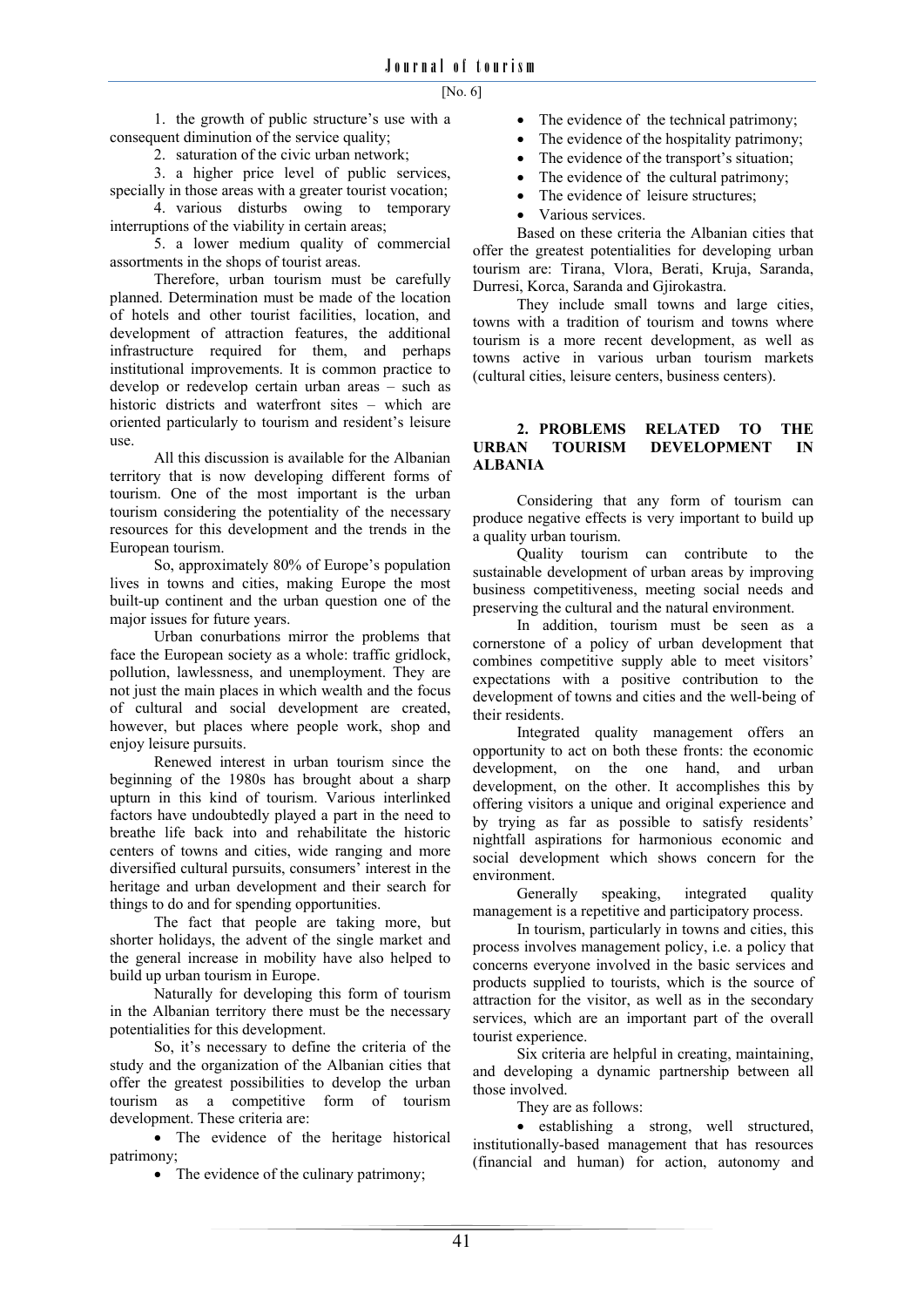responsibility and the support of the public authorities, the private sector and local people;

• from the formulation of the plan right up to the monitoring of its implementation, forging a partnership approach based on close and cohesive cooperation between all those involved at local, regional, national, and even international level, thereby making the most of the resultant synergies, spin-offs from measures and economies of scale;

 working towards a common vision of tourism development by consulting the system for the circulation of information;

 looking for a balanced distribution of the positive impact of urban tourist development between visitors, industry professionals, their personnel and local people. The foundations need to be laid for a positive outcome that offers added value for everyone;

 drawing up a consistent policy and coordinating, in the field, the activities of services responsible for tourism and other services responsible for urban development which have a major part to play in the quality of the visitor experience (public transport, public cleanliness, police, etc.);

• introducing incentives to promote the emergence and encourage the development of private initiatives to improve tourism quality. These incentives may be constructive or repressive and can take a whole range of forms (tax concessions, aids and subsides, information and promotion, prizes and awards, training, etc.).

This is all necessary for the development of a quality urban tourism, especially now that our country is at the infantile phase of this development. It's also necessary the existence of a strategic development plan with its objectives. The choice of objectives depends on factors connected with the context, positioning, and orientation of tourist development policy. Ideally, these objectives should be formulated so that they are in keeping with urban development policy. Implementing integrated quality management in urban tourist destinations requires in-depth work to:

• analyze the current situation;

 define the objectives and overall strategy of the approach;

 examine the environment and sustainable development;

• improve human resources and training schemes.

*Analysis of the current situation* 

The partners working in an urban destination should carry out a detailed analysis of the SWOT type on the position of tourism with respect to the main market trends, its potential, and the limits on its sustainable development, its positive impact, and its constraints.

*Defining the objectives and overall strategy of the approach* 

The reasons for introducing an integrated quality management approach need to be clearly set out in order to avoid any subsequent frustration of the expectations of public and private partners and the local community. These reasons should preferably be positive and preventive rather than negative and corrective.

The objectives should be operational, possible to evaluate and staggered over time. If they are few in number, they can be readily communicated which should help to unite the partners, step up the internal mobilization of the destination and provide visitor information that is increasingly sensitive to consumer notions.

## *The environment and sustainable development*

These objectives should be part and parcel of an overall strategy of urban development whose aim is to make the most of local socioeconomic impact and to optimize the quality of life of current and future generations.

## *Human resources and training schemes*

The human factor is one of the keys to the success of an urban tourist destination. It is the quality of the contacts that visitors make that they will most often remember and speak about to their friends and family. The objectives chosen should therefore always include personnel satisfaction underpinned by a wider range of opportunities for personal enhancement through a policy of continuing training and improvement of working conditions.

#### **3. URBAN TOURISM CONTRIBUTION TO THE RESIDENT COMMUNITY OF THE ALBANIAN URBAN DESTINATIONS**

This contribution is seen in terms of:

1. greatest development possibilities of relevant economic indicators: level of occupation, GDP, productive investments, family consumptions, public investments, etc;

2. much more investments in instrumental infrastructure;

3. improvement of the quality of life, thanks to the attention paid to the environment (in ecological sense), to the sustainable development, to the urban equipment, so to the compressive esthetics of the urban experience, etc;

4. much more investments in production and cultural infrastructure;

5. increasing of the external consideration of the city through the improvement of the image.

The good development of tourist activities go and increase the real value of the city, acting on the variable factors of value and implementing the generative capacity of structural factors.

Structural factors are qualitative/quantitative components, protemporal constants and however difficultly modifiable, that identify and note the city, defining the personality and the characteristic functioning modalities. They include: